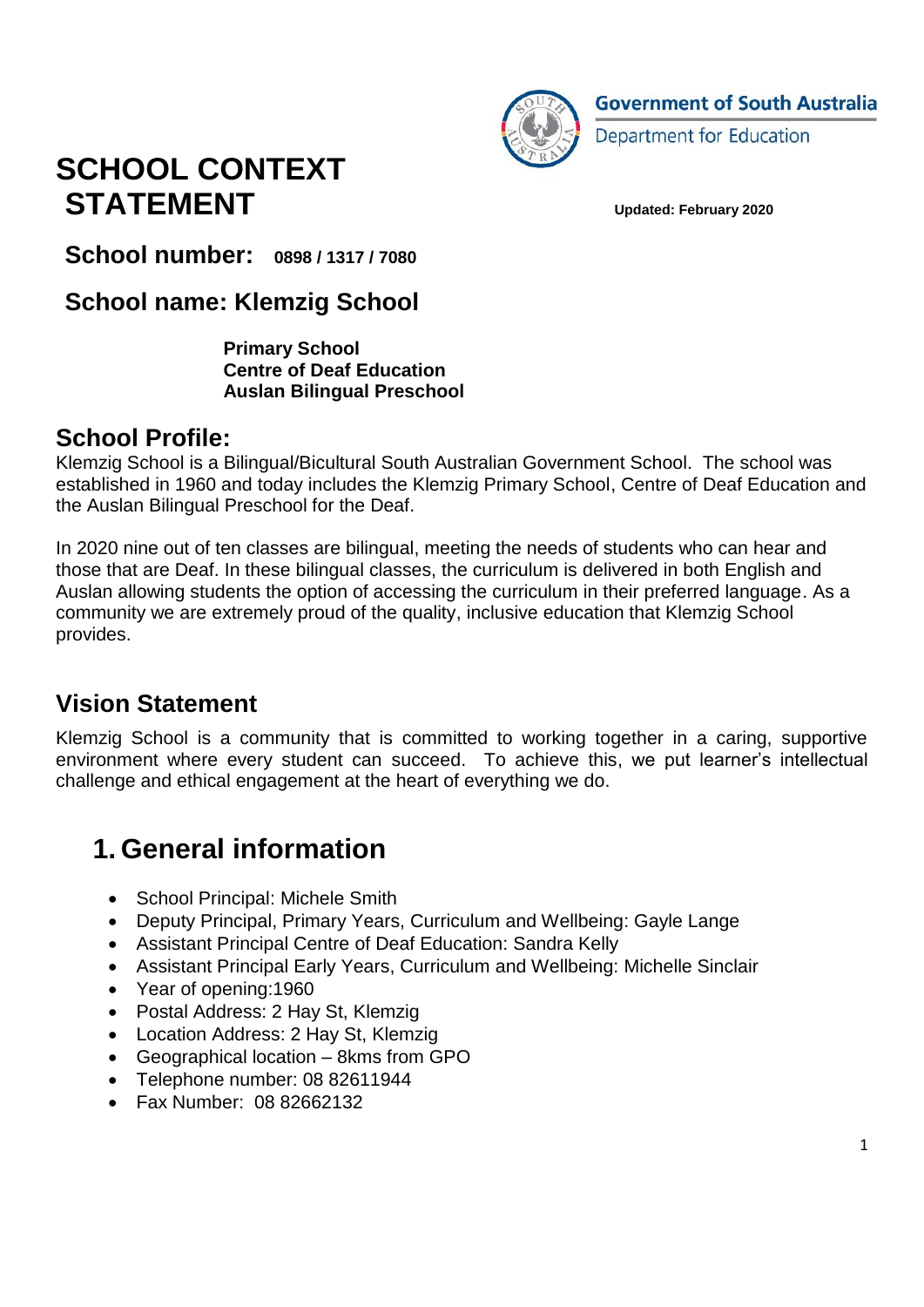- TTY: 8261 5424
- School website address: [www.klemzigps.sa.edu.au](http://www.klemzigps.sa.edu.au/)
- Auslan Bilingual Preschool attached
- Out of School Hours Care (OSHC) service: Located on site and includes Before School Care and After School Care

|                | 2015 | 2016 | 2017 | 2018 | 2019 | 2020 |
|----------------|------|------|------|------|------|------|
| Preschool      | 3    | 5    | 5    | 8    | 4    | 3    |
| R              | 31   | 26   | 37   | 31   | 43   | 42   |
| 1              | 15   | 30   | 34   | 37   | 34   | 38   |
| $\overline{2}$ | 30   | 15   | 27   | 31   | 37   | 27   |
| 3              | 27   | 30   | 19   | 28   | 30   | 32   |
| 4              | 19   | 23   | 29   | 17   | 26   | 29   |
| 5              | 22   | 24   | 21   | 27   | $16$ | 26   |
| 6              | 16   | 16   | 20   | 24   | 26   | 18   |
| $\overline{7}$ | 19   | 19   | 23   | 18   | 23   | 26   |
| Total          | 182  | 183  | 215  | 221  | 235  | 241  |

## **February FTE Enrolment:**

56% EALD 80% School Card 4% Aboriginal and Torres Strait Islanders

# **2020 Staffing**

- : Principal 1.0
- : Deputy Principal 1.0
- : Assistant Principal CDE 1.0
- : Assistant Principal Early Years Curriculum and Wellbeing 1.0
- : Auslan Preschool 0.6
- : EALD teacher 1.0
- : Class teachers: 14 Primary classes, NIT and FTE 13.4
- : Class teachers: CDE 15
- : Aboriginal Education Teacher: 0.2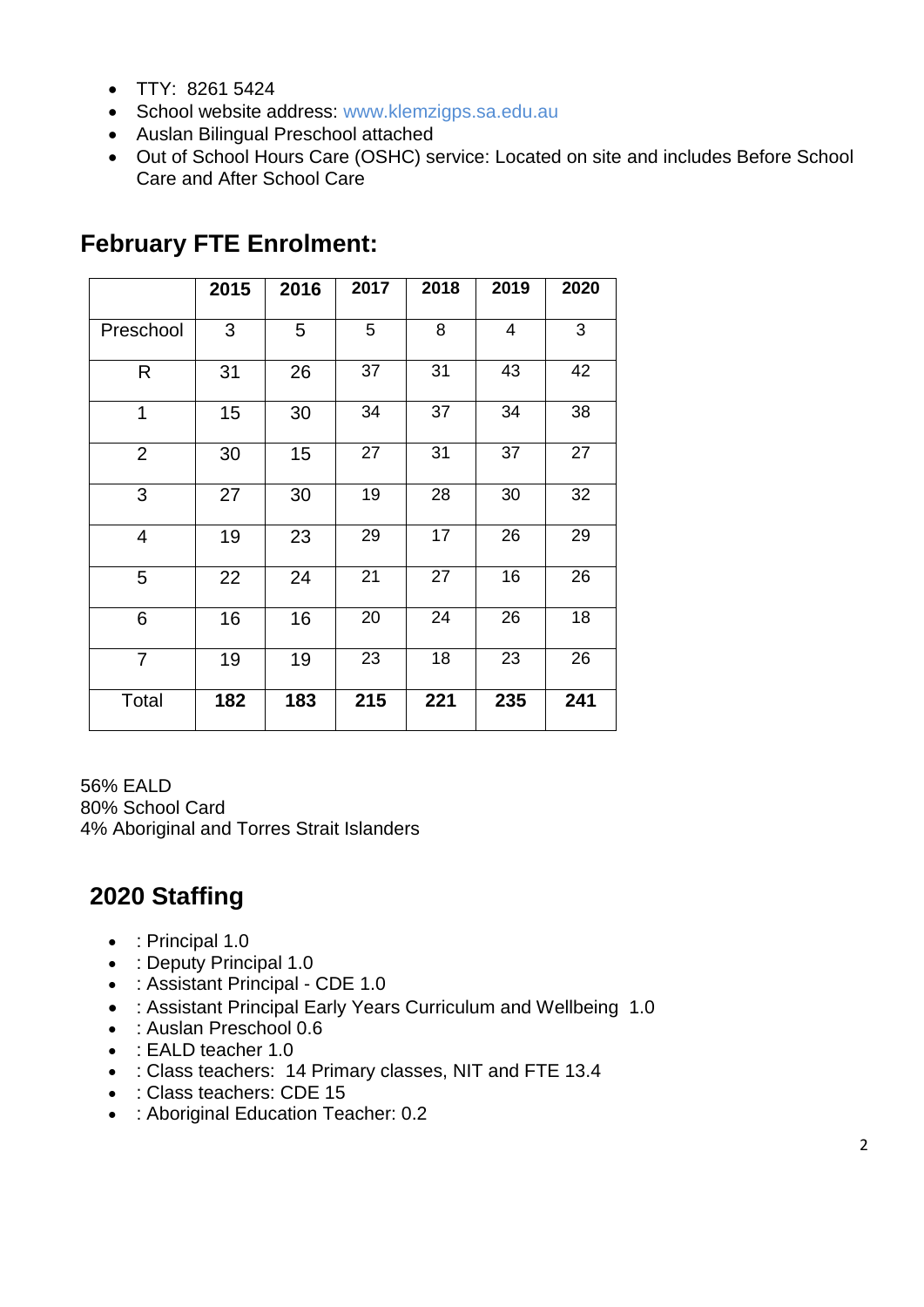- : SSO Primary 126.6 hpw
- : BSSO CDE 350 hpw
- : BSSO (Indian Languages) 5 hpw
- : IT support 12 hpw
- : ACEO 9 hpw
- : SSO 2 Finance 37.5 hpw
- : SSO 1 Administration 53 hpw

### **Public transport access:**

Access to bus routes on Fourth Avenue, OG Road and North East Road. Klemzig Primary is located 1.5km from the Klemzig O-Bahn interchange.

### **Special site arrangements:**

The Festival of Music and the Department for Education Instrumental Music Service share our facilities providing an opportunity for our students to participate in extra music education and activities.

# **Centre of Deaf Education**

Klemzig Primary School, Centre of Deaf Education (CDE) is an inclusive environment providing Bilingual/Bicultural classrooms where all students have the opportunity to access the Australian curriculum through their preferred language, Australian Sign Language (Auslan) and/or English in its spoken and/or written form.

Bilingual classes are taught by a Teacher of Hearing (ToH) and a Teacher of the Deaf (ToD). Both professionals work together to provide the best opportunity for all students to achieve desired learning outcomes.

The CDE promotes the values of equity and diversity across the school and within the school community. We strive to provide an inclusive educational setting for Deaf, Hard of Hearing (DHH) and hearing students that is supportive, stimulating and fosters independence.

If required, an interpreter or ToD is provided for students to access co-curricular activities.

Students gain entry to the CDE through the Statewide Special Options Panel Process.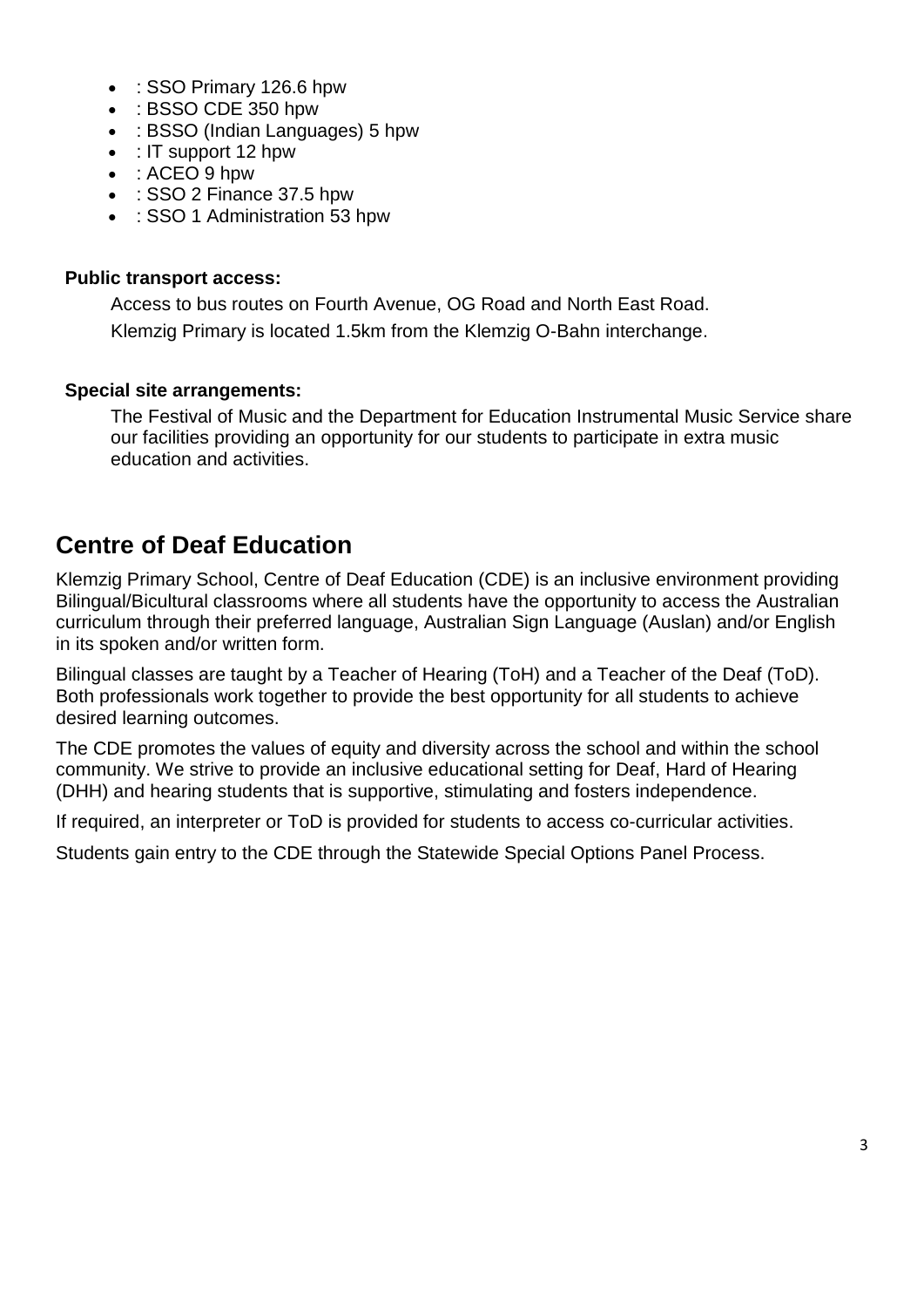# **2. Students (and their welfare)**

## **General characteristics**

There are approximately 16 cultural groups represented in our community with over 50% of students being of Non-English speaking background. A high percentage of students receive school card.

Klemzig Centre of Deaf Education has been based at Klemzig Primary school for approximately forty years. Currently, there are 36 DHH students enrolled in the school's bilingual programme. All students learn Auslan as LOTE.

### **Student well-being programmes**

The Child Protection Curriculum is taught at all year levels and all teachers are trained in Restorative Justice.

Breakfast Club operates each morning and is managed by the Senior Leader with support from parent volunteers.

Deaf Child Protection Curriculum.

### **Student support**

Senior Leader Early Years – Wellbeing curriculum Senior Leader Primary Years - Wellbeing curriculum ACEO supports Aboriginal students and community. EALD teacher supports EALD students and community. BSSOs – Bilingual School support officers for support of Deaf and Hard of Hearing students. BSSO – Indian language supports Indian students and community. Aboriginal Education Teacher

### **Student behaviour intervention and education**

Student behaviour management processes support the development of selfregulation skills. This includes an anti-harassment and grievance procedures policy. All staff were trained in Restorative Justice in 2017. School based training and top up external training in 2018-2019. Our focus is on developing positive and supportive relationships and social skills.

### **Student leadership**

Students take on leadership roles within the classroom and playground, through support of other students or within their involvement in whole school projects or events. Kids Council is the student governing body, which represents all classes and all groups. Meetings are held weekly. Representatives can nominate. Regular class meetings support student voice, and decision making processes.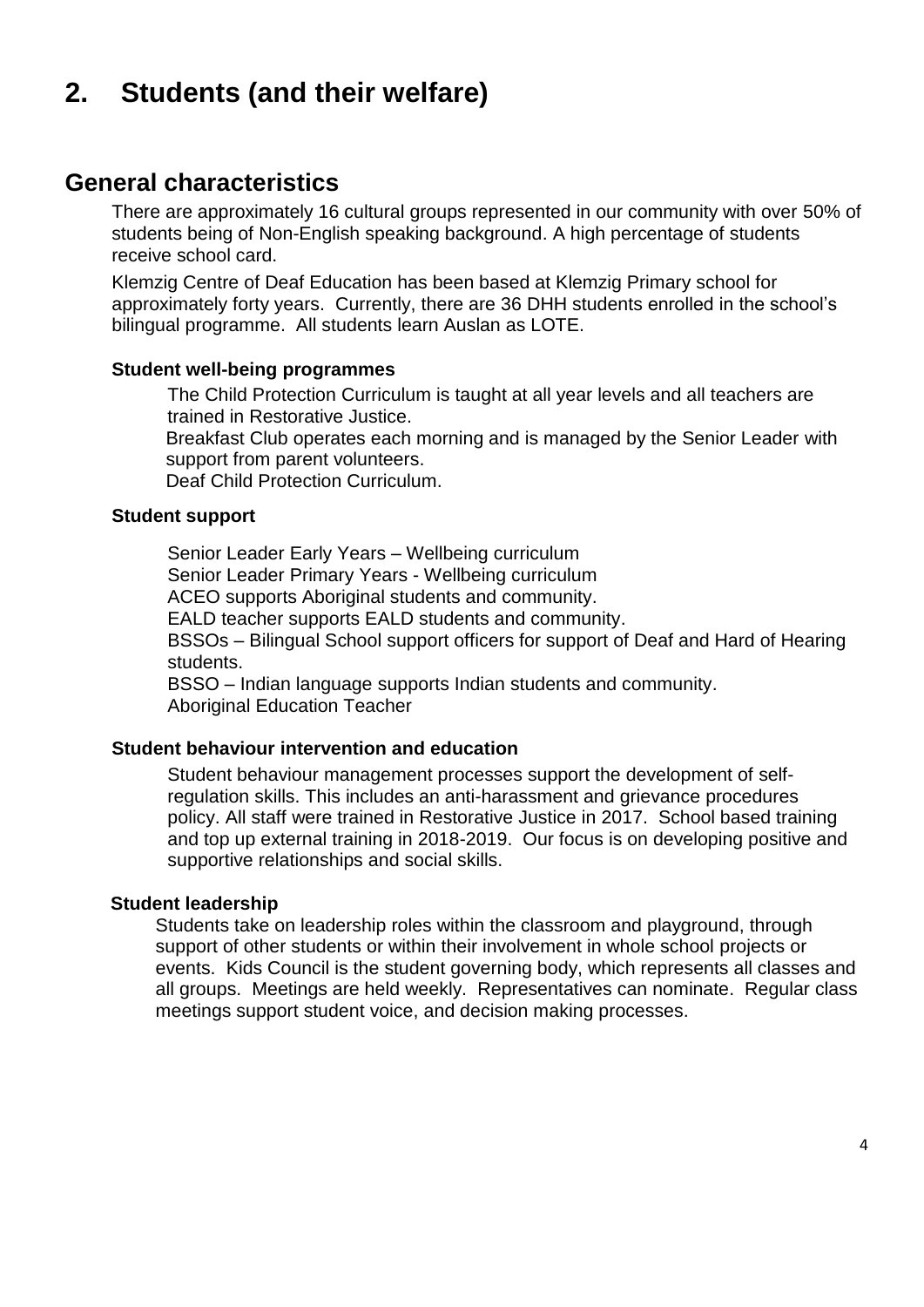# **3. Key School Policies**

# **Strategic Plan:**

*The basis of our 2019-2021 Strategic plan is for our students to be expert learners and innovative citizens.*

## **Writing**

Improve the text structure in Writing for Year 5 students, leading through vocabulary building and the elaboration of ideas. We will implement a common evidence based approach to the explicit teaching of language features and consistence of the teaching and learning cycle (TLC) with a focus on deconstruction and joint construction.

In the analysis of Year 3 & 5 writing samples, we will see a growth in student's writing skills as measured by progress in L&L levels and NAPLAN rubrics (targeted groups of students). Specifically we will see more students demonstrating:

- a) text cohesion
- b) sentence structure
- c) vocabulary.

### **Mathematics**

Improve the 4 operations in Mathematics for Year 3 - 5 students, leading through misconception analysis and problem solving. We will implement intentionally designed tasks, clear learning intentions, success criteria, effective feedback and assessment for all learners to develop mastery of number sense.

From the analysis of diagnostic tests/student work, we will see more students demonstrating more than expected progress using a Student Heat Map tool. Specifically students will demonstrate:

- a) independently know what operation to choose and use during problem solving
- b) using language of Maths in context
- c) increased mathematical vocabulary.

### **Auslan**

Improve Auslan language for students, enrolled in the CDE Years 3 – 7, leading through discourse development and grammar. We will collaboratively develop, implement and review a common evidence based approach to teaching personalised Auslan.

From an analysis of receptive and expressive language the majority of students, without additional disabilities, will move from the  $25<sup>th</sup>$  percentile to the  $50<sup>th</sup>$  percentile or higher as measured by the Auslan Assessment tool led by the ToD learning community.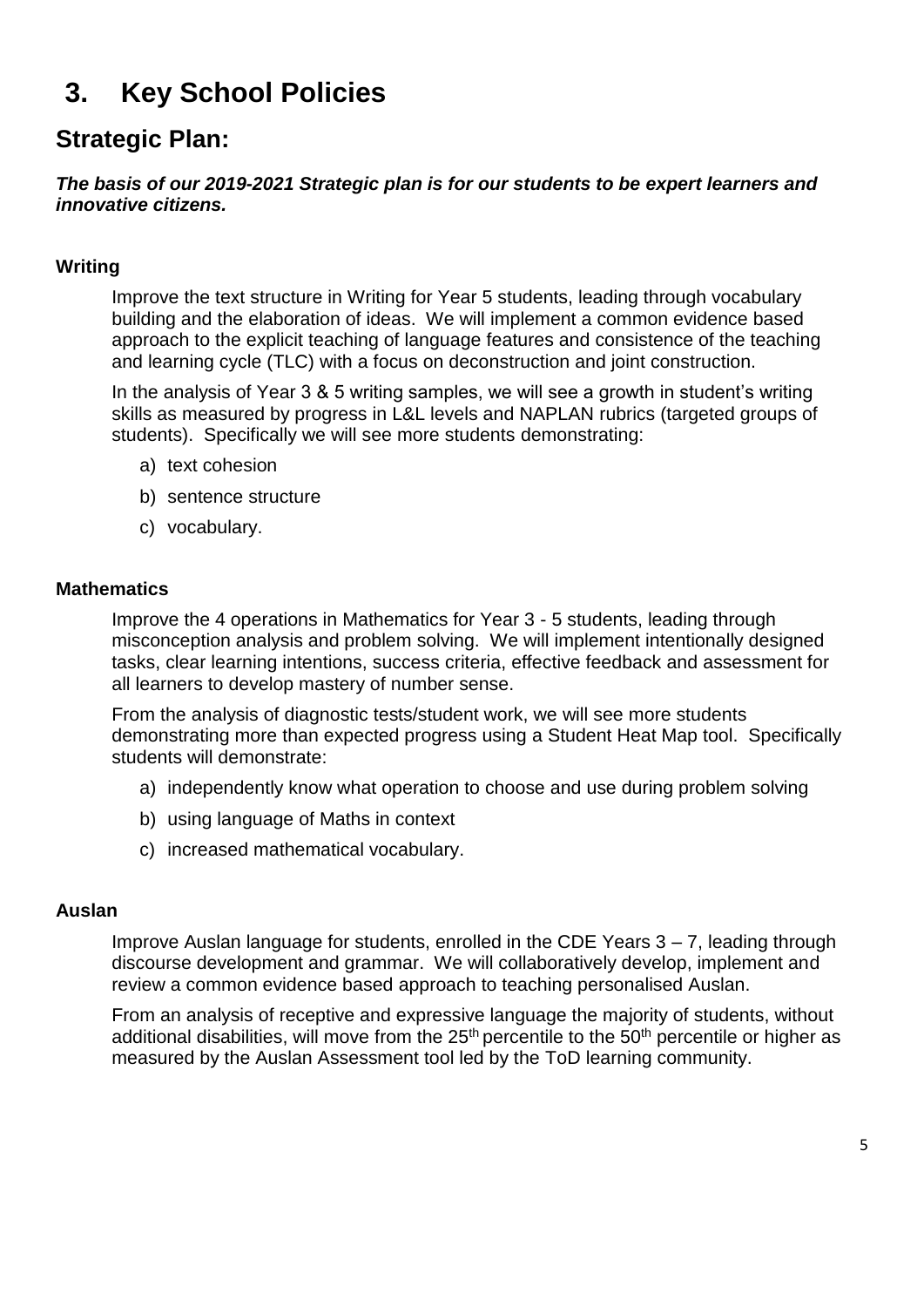# **4. Curriculum**

# **Subject offerings:**

Teaching and Learning Programmes are based on the Australian Curriculum [\(http://www.australiancurriculum.edu.au\)](http://www.australiancurriculum.edu.au/):

Subject areas are:

- English
- Science
- Mathematics
- The Arts
- Technologies
- History and Geography
- Health and Physical Education
- Civics and Citizenship (3-7)
- Economics and Business (5-7)
- Auslan LOTE.

Each learning area incorporates the General Capabilities (Literacy, Numeracy, ICT, Critical and Creative Thinking, Intercultural Understandings, Ethical Understanding and Personal and Social Capabilities), Cross-Curriculum Priorities (Sustainability, Aboriginal and Torres Strait Islander Histories and Culture and Asia and Australia's Engagement with Asia), and the Child Protection Curriculum.

## **Special subject areas for 2020 are:**

- Science, all classes
- PE and Art Early Years
- Auslan Upper Primary

An Instrumental music programme operates at the school with specialist tuition in violin and cello.

## **Special features**

Klemzig School provides modern facilities and technologies that support and enhance learning for all students. The Klemzig School community encompasses many services and facilities for families including:

- Auslan bi-lingual classes
- Cross age tutoring
- Signing and singing choirs
- Instrumental music programme
- Support for students and families who are Deaf and hard of hearing
- Support for students and families with English as an additional language/dialect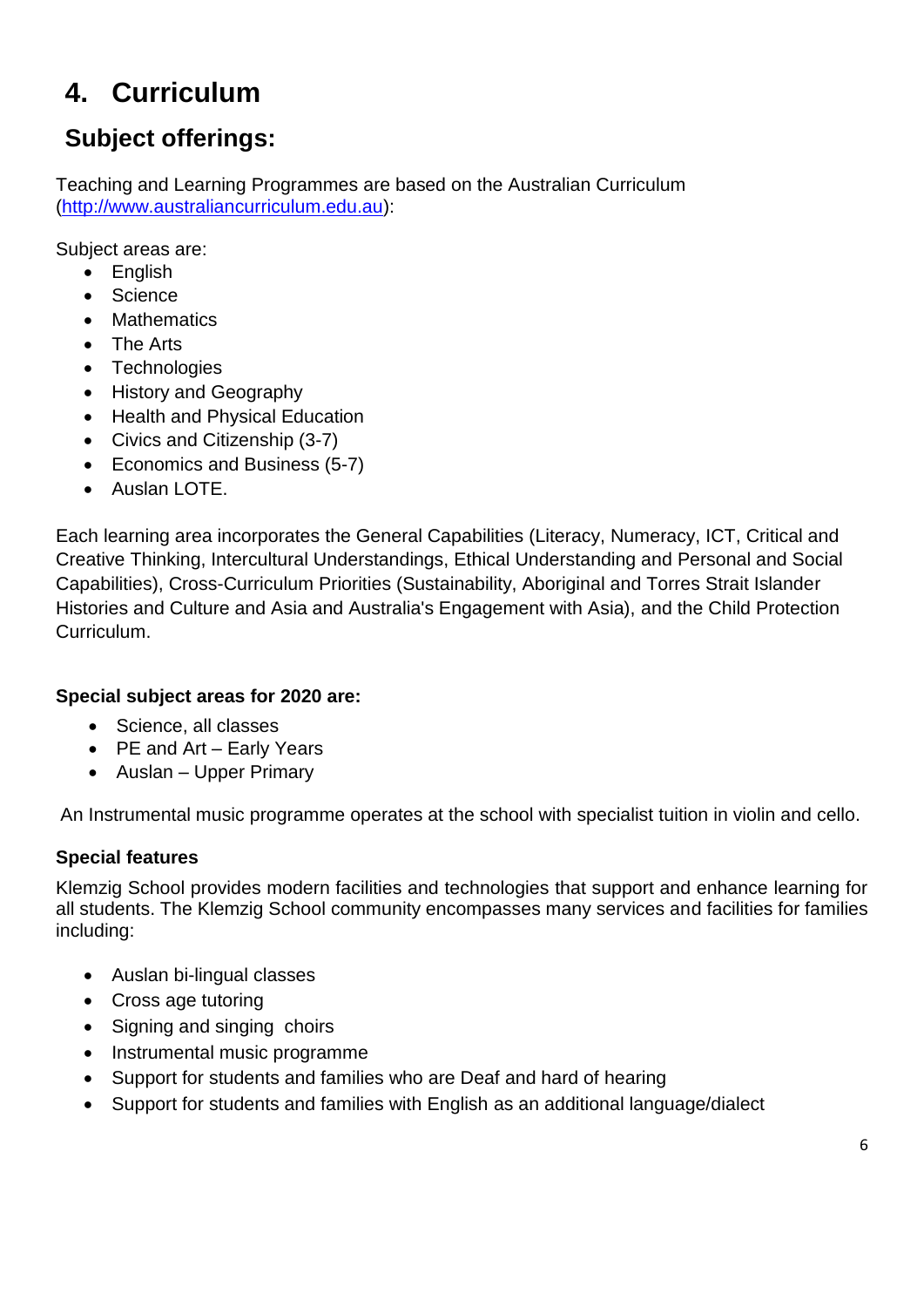- Aboriginal Community Education Officer
- Out of School Hours Care
- Playgroup
- Canteen
- Auslan Bilingual Preschool
- Preschool and high school transition programmes
- Auslan lessons for the community.

## **Bilingual/Bicultural approach**

Auslan (Australian Sign Language) is the language of the Deaf community in Australia. It is a recognised language in its own right with its own structure and grammar, not a code for English. At Klemzig we teach Deaf and hearing students through a bilingual / bicultural approach. The ToD, who is highly skilled in Auslan, works with a ToH and ancillary staff to deliver the curriculum in both English and Auslan to Deaf and hearing students. This allows all students to access the curriculum in their preferred language.

### **Klemzig Auslan Bilingual Preschool**

Klemzig Auslan Bilingual Preschool is a specialist preschool programme which services the metropolitan area and provides a preschool programme for Deaf or Hard of Hearing children (DHH), Children of Deaf Adults (CODA) or siblings of DHH children. The Preschool curriculum is based on the Early Years Learning Framework for Australia (EYLF). This framework recognised children learn best through play-based learning environments characterised by: *Belonging, Being and Becoming*.

Children gain entry to the Auslan Bilingual Preschool through the Preschool Registration of Interest. This is initiated by contacting the school in the first instance. Deaf or Hard of Hearing children must have an audiogram. Hearing children must have Auslan as their first language. Entry is at the discretion of the school, and the number of places available.

Klemzig Auslan Bilingual Preschool can offer 30 hours over a two week period. Week 1: Monday, Tuesday and Thursday Week 2: Tuesday and Thursday

## **Student assessment procedures and reporting:**

Reporting structures include parent teacher interviews in which interpreters are frequently used. Teachers keep in close contact with parents/caregivers to help support students with their learning and social development.

### **Term 1**

- Parent Acquaintance session occurs early Term
- Student/parent/teacher conferences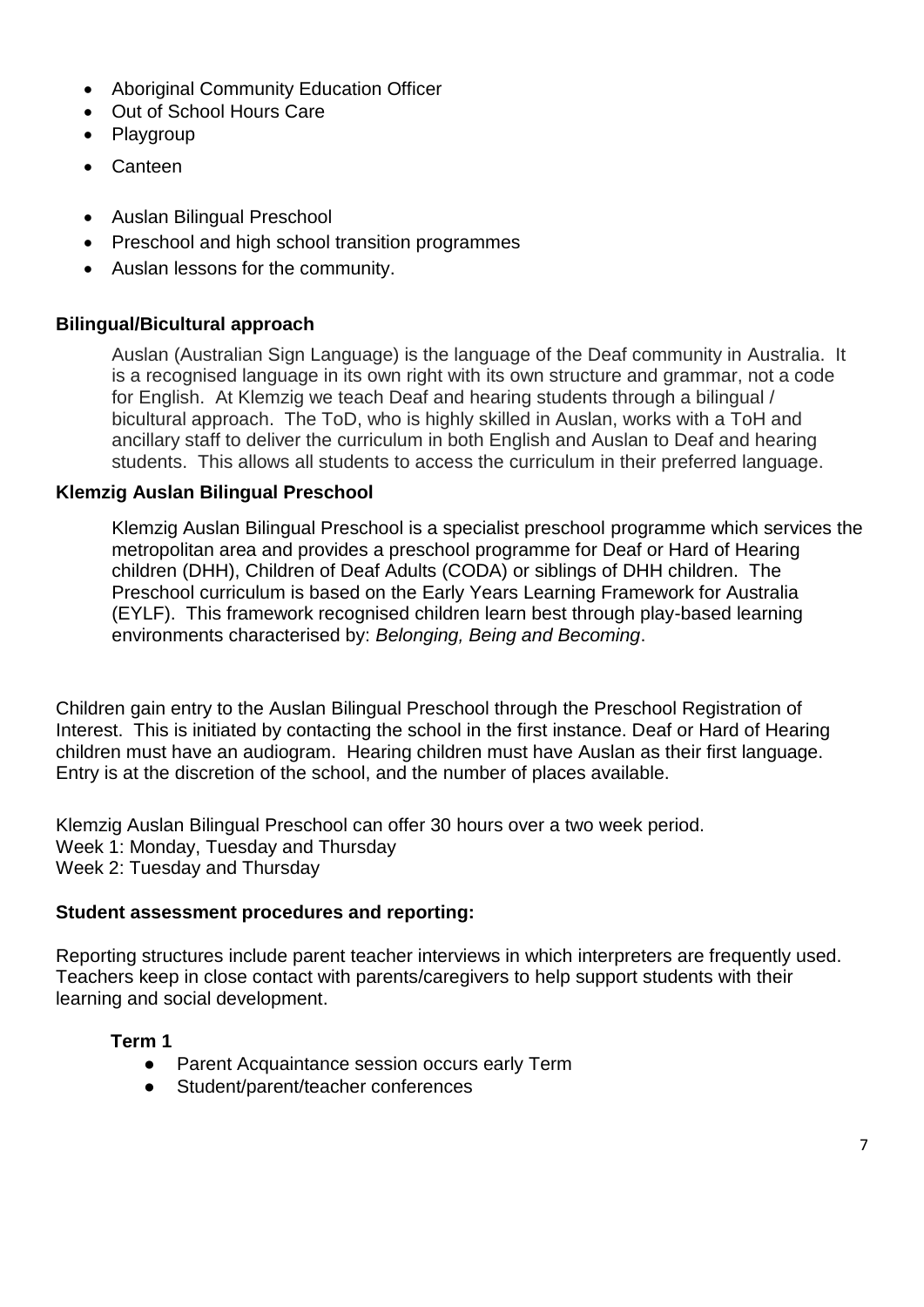### **Term 2**

• Mid Year written summative reports are sent home to all parents/caregivers

### **Term 3**

● Year 3, Year 5 and Year 7 students' results from state-wide tests are distributed to parents

### **Term 4**

● End of Year written summative reports are sent home to all parents/caregivers

# **5. Sporting Activities**

Coaching clinics for a variety of sports are conducted on a regular basis. Swimming for Reception to year 7 children is held early in the year.

# **6. Other Co-Curricular Activities**

### **General**

Kids Council, Deaf Club, Singing and Signing Choir and Instrumental Music.

### **Special**

Sports Day is held each year. Junior Primary "Show day" is held in Term 3.

# **7. Staff (and their welfare)**

Staff operate as a bilingual/bicultural group with all staff encouraged to learn and use Auslan. Auslan interpreters are available in all professional meetings.

### **Performance Management and development**

The Principal, Deputy Principal, the two Senior Leaders have line management responsibilities and encourage a collegial collaborative approach to performance development.

Staff are expected to be involved in an ongoing cycle of continuous improvement and reflection of their practice.

Performance management focuses on improving student learning, school priorities and personal, professional development and growth. All teaching staff and SSOs meet with their Line Manager twice each year.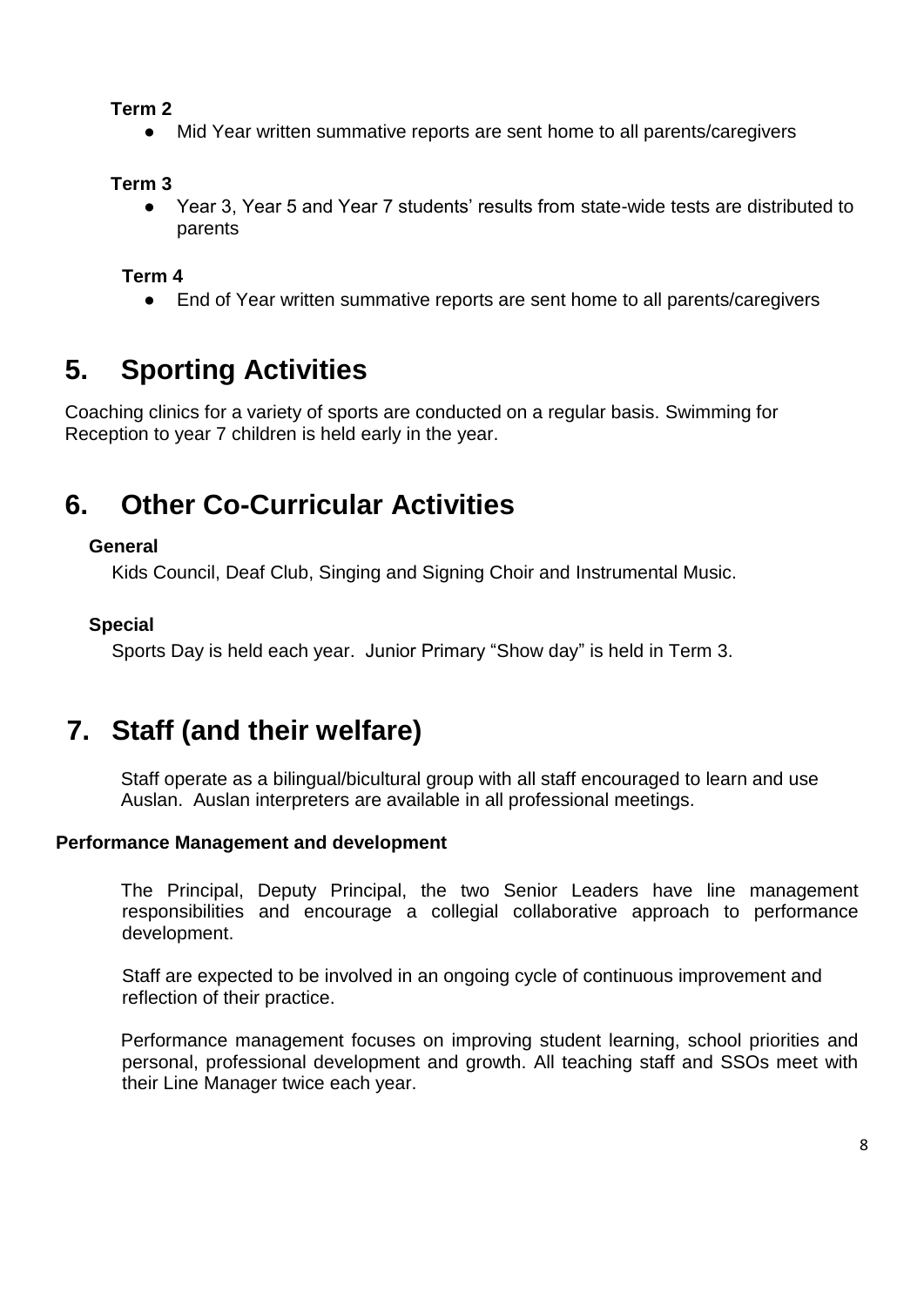## **Support staff include:**

- EALD teacher
- $\bullet$  ACEO
- SSOs (primary) BSSOs (Centre of Deaf Education)
- Instrumental Music teachers

The leadership team together with class teachers liaise with consultants and agencies beyond the school.

# **8. Incentives, support and award conditions for Staff**

Teachers of the Deaf receive a special class allowance.

# **9. School Facilities**

# **Buildings and grounds:**

## **There are three main areas:**

The two storey building

Administration area (refurbished 2010)

Staff room

Resource Centre Refurbished (2013)

- Multimedia room
- Butterfly Wing

Opened in 2013, the Butterfly Wing was Stage 2 of major capital works begun in 2011. These are state of the art learning facilities incorporating a learning street and glass walled classrooms with access to outdoor learning areas. All classrooms are acoustically designed to facilitate learning.

All rooms are air-conditioned, and have heating and cooling.

Grounds

The school has a strong environmental sustainability focus. There are garden beds for all classes, solar panels on the buildings and rainwater storage tanks that are used to water the oval.

## **Student facilities**

School Canteen (open 4 days per week)

## **Access for students and staff with disabilities**

All buildings have access for staff/students with disabilities, including a lift in the two storey building and visual sirens.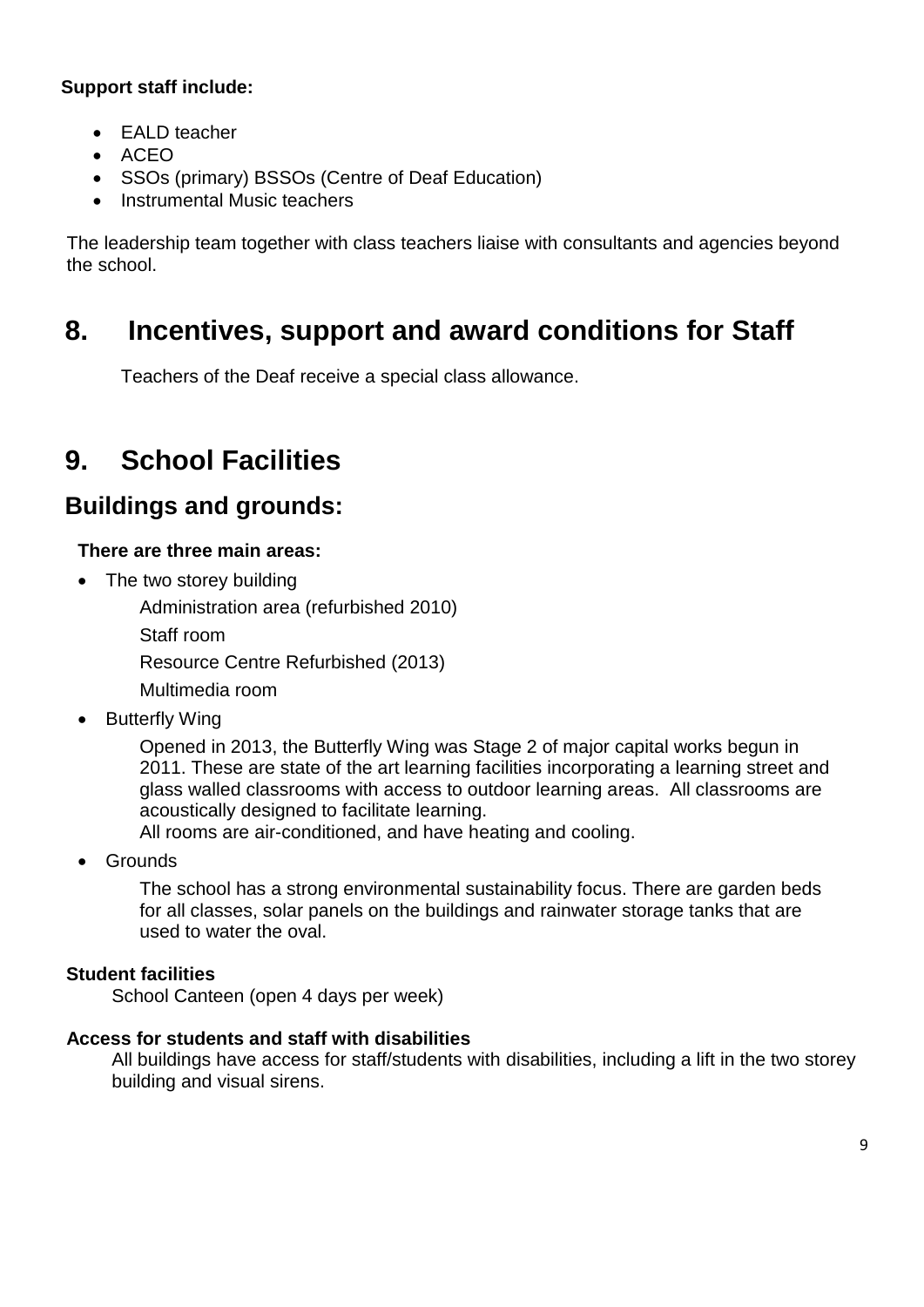### **Access to bus transport**

Available on Fourth Avenue, OG Road and Main North East Road as well as access to the Klemzig O-Bahn interchange.

#### **Other**

Greenacres Library is located 1km from the school. Classes often make the 5 minute walk to use the library facilities.

Primary Schools Music Festival support services have a building on-site.

# **10. School Operations**

## **Decision making structures**

Structures are based on principles of fair and equal participation for all staff in decisions which affect them. To facilitate decision making the number, nature and frequency of committee meetings are rationalised. Other groups that inform decision making include PAC, Governing Council and other school committees and task groups including SIT and Management that meet as required.

### **Regular publications**

A school newsletter is published online each fortnight.

#### **Other communication**

School website: [http://www.klemzigps.sa.edu.au](http://www.klemzigps.sa.edu.au/) Facebook page: <https://www.facebook.com/klemzigschool> Skoolbag app – download from Google Play or the App store.

### **School financial position**

The school is in a sound financial position. The school operates on a consolidated account, which is managed by a Finance committee

Fundraising is undertaken by the Parent Club. The budget is prepared with wide consultation. Budget areas are itemised and different staff manage budget areas. The Finance committee oversees spending.

#### **Special funding**

The school receives some additional funding through grant applications.

#### **General characteristics**

The area has had a significant transformation from high levels of Housing Trust to high density housing, with higher private home ownership.

#### **Parent and community involvement**

Parents and Caregivers support in a wide range of activities within the school including